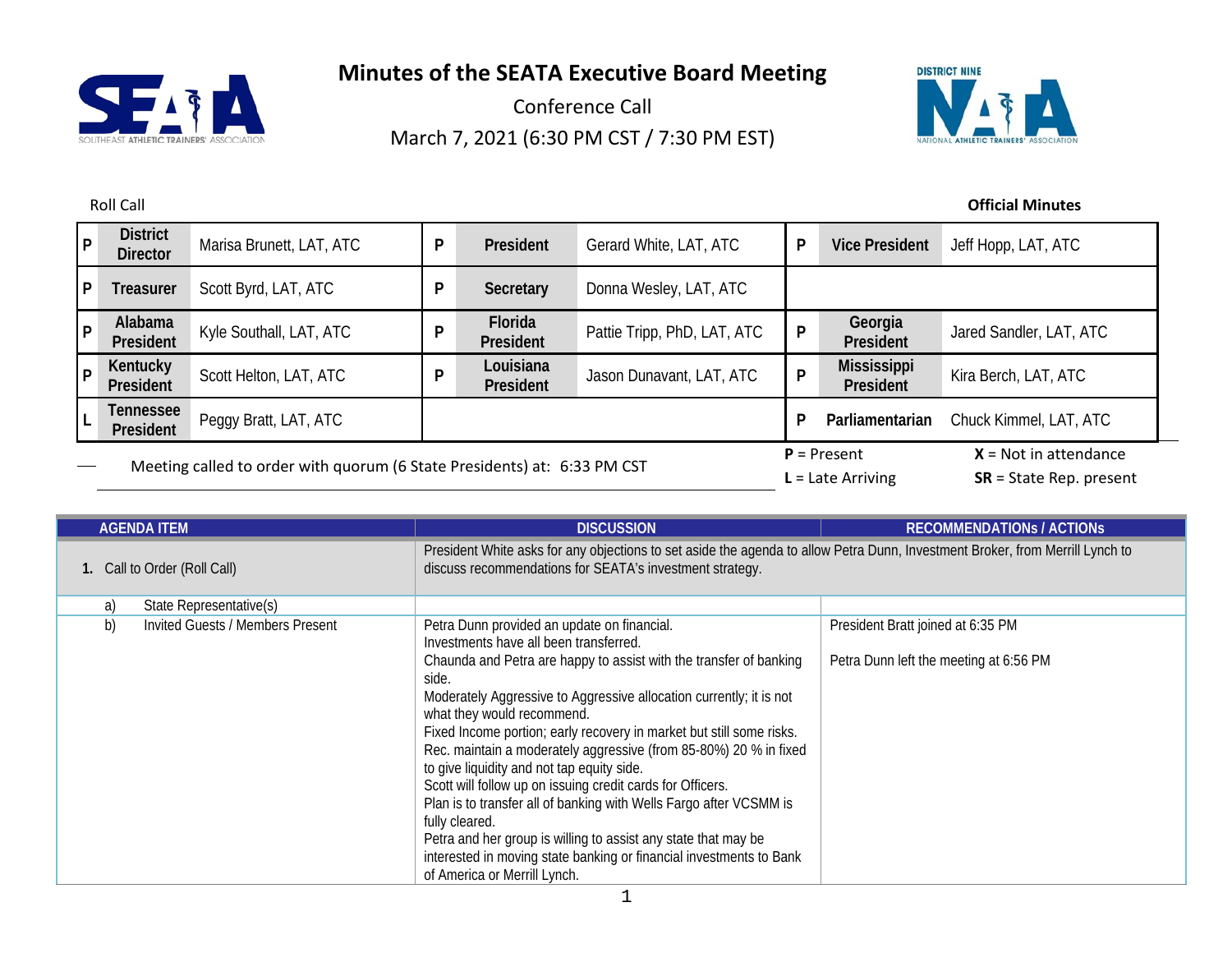

Conference Call



|                                     | Petra Dunn offered to meet quarterly with either the Board or the<br>Finance Committee for updates.                                                                                                                                                                                                                                                                                                                                                                                                           |                                                                              |
|-------------------------------------|---------------------------------------------------------------------------------------------------------------------------------------------------------------------------------------------------------------------------------------------------------------------------------------------------------------------------------------------------------------------------------------------------------------------------------------------------------------------------------------------------------------|------------------------------------------------------------------------------|
| 2. Review of Previous Discussion(s) |                                                                                                                                                                                                                                                                                                                                                                                                                                                                                                               |                                                                              |
| EB Online Motion(s)<br>a)           | 1. MOTION by LA to approve the MDAT committee's<br>recommendation to award the 2021 MDAT Award to 1) Peggy<br>Bratt and 2) Scott Byrd. I have a second from FL.                                                                                                                                                                                                                                                                                                                                               | 1. VOTE as 6.0.0.1 (TN).                                                     |
| Consent Agenda<br>a)                | 1. Minutes of Board Meeting: January 31, 2021<br>2. Corporate Partner Committee Chair, Rich Frazee has<br>respectfully resigned his position.<br>Appoint Taz Kicklighter (TN) as new Chair<br>a)                                                                                                                                                                                                                                                                                                              | MOTION (TN/KY): To approve Consent Agenda. 7-0-0-0.<br><b>Motion Passed.</b> |
| 3. Officer's Reports                |                                                                                                                                                                                                                                                                                                                                                                                                                                                                                                               |                                                                              |
| <b>Director Brunett</b><br>a)       | Report provided in vCSMM Members' Meeting yesterday.                                                                                                                                                                                                                                                                                                                                                                                                                                                          |                                                                              |
| <b>President White</b><br>a)        | 1. Officers' Transition Meeting - President White has asked that<br>VP Hopp coordinate an Officers' meeting in conjunction with a<br>2023-24 hotel site visit. This meeting will discuss the transition<br>for President-elect, Secretary-elect and Director-elect positions.<br>SEATA Committee Liaison appointments (see Committee Listing<br>below)                                                                                                                                                        |                                                                              |
| Vice President Hopp<br>a)           | UPDATE on 2022 Meeting:<br>Need to meet with new R&Ed Co-Chairs to<br>$a_{-}$<br>discuss timeline for Abstract proposal requests<br>to be completed by Nov. 1, if possible?<br>Omni Downtown Atlanta has significantly increased room<br>rates and may no longer be a viable option.                                                                                                                                                                                                                          |                                                                              |
| <b>Secretary Wesley</b><br>b)       | 1. Membership Update<br>Secretaries should have updated list as of 3.1.2021 in<br>$\bullet$<br><b>Dropbox</b><br>District at a Glance is in Drive with support materials<br>Lapsed members by Job Setting (since 2020) (mid Feb.<br>1276)<br>Secondary Schools - 307<br>$\circ$<br>Students - 281<br>$\circ$<br>College/University - 207<br>$\circ$<br>$Clinic - 164$<br>$\circ$<br>Other $-95$<br>$\circ$<br>Unidentified - 51<br>$\circ$<br>Hospital - 47<br>$\circ$<br>Professional Sports - 39<br>$\circ$ |                                                                              |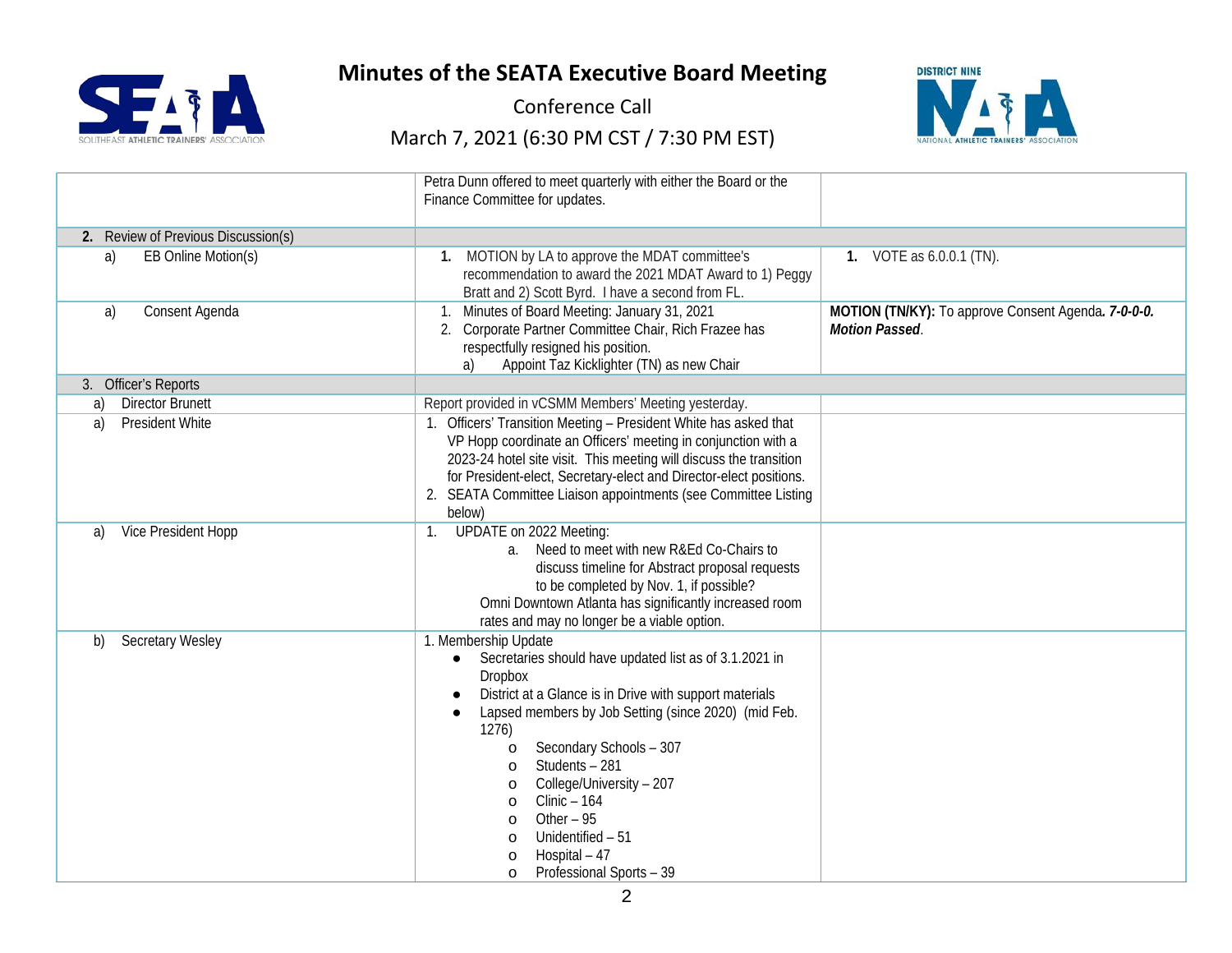



Conference Call



|                                          | Occupational 26<br>$\circ$                                                                                                                                                                                                                                                                                                                                                                                                                                                                                                                                                                                                               |                                                                                                                                                                  |
|------------------------------------------|------------------------------------------------------------------------------------------------------------------------------------------------------------------------------------------------------------------------------------------------------------------------------------------------------------------------------------------------------------------------------------------------------------------------------------------------------------------------------------------------------------------------------------------------------------------------------------------------------------------------------------------|------------------------------------------------------------------------------------------------------------------------------------------------------------------|
|                                          | 2. NATA Database Policy on State Lapsed Members<br>States wanting to assist in member renewal outreach should provide<br>written materials to District of NATA to distribute to lapsed members.<br>3. Email regarding NATA Bylaws Changes will go out on Monday<br>and voting will close on 3.13.2021.                                                                                                                                                                                                                                                                                                                                   |                                                                                                                                                                  |
| Treasurer Byrd<br>a)                     | 1. UPDATE: Transition from Wells-Fargo to Merrill Lynch<br>2. Current Financial Status:<br>Checking - \$250,636.61<br>Savings & Investments - \$449,669.13<br>For 2020 net loss of about \$30,000. We are ahead of where<br>we have been in investing for past couple of years.<br>NATA recommends 2 years of operating costs in investments.<br>President White and Treasurer Byrd are planning to use a check to<br>close out the account and not be susceptible to transfer fees from<br>Wells Fargo when the time comes to close the account.<br>Another benefit will be the credit card set up and the ability to draw<br>interest. | ACTION: Treasurer Byrd will need to follow-up with<br>Memorials & Resolutions Committee to make<br>Foundation donation on behalf of members that have<br>passed. |
| 2. Committee Reports                     |                                                                                                                                                                                                                                                                                                                                                                                                                                                                                                                                                                                                                                          |                                                                                                                                                                  |
| <b>Standing Committees</b><br>a)         |                                                                                                                                                                                                                                                                                                                                                                                                                                                                                                                                                                                                                                          |                                                                                                                                                                  |
| <b>Election Committee</b><br>$1_{\cdot}$ | Update on Secretary Special Election<br>Danielle Platt is the only candidate for the position; she has<br>accepted the nomination. The committee is in the process of<br>verifying her eligibility<br>President Bratt asked President White to replace President<br>Mansfield on the committee. President White named President<br>Sandler (GA) to replace President Amos Mansfield.<br>President Tripp inquired about the possible change in the timeline of<br>the election with only 1 candidate. President Bratt reported that she<br>will be recommending changes in the verbiage with the By-Laws                                  |                                                                                                                                                                  |
|                                          | review, but currently our By-laws does require a vote.                                                                                                                                                                                                                                                                                                                                                                                                                                                                                                                                                                                   |                                                                                                                                                                  |
| MarCom Committee<br>2.                   | Discussion: With the recent changes to the NATA PR Committee<br>being changed to Connection and Engagement Committee, does<br>SEATA see a need for any changes to our committee structure?                                                                                                                                                                                                                                                                                                                                                                                                                                               | ACTION: Director Brunett and Secretary Wesley will place a<br>call for candidates to select a new CEC D9 rep.                                                    |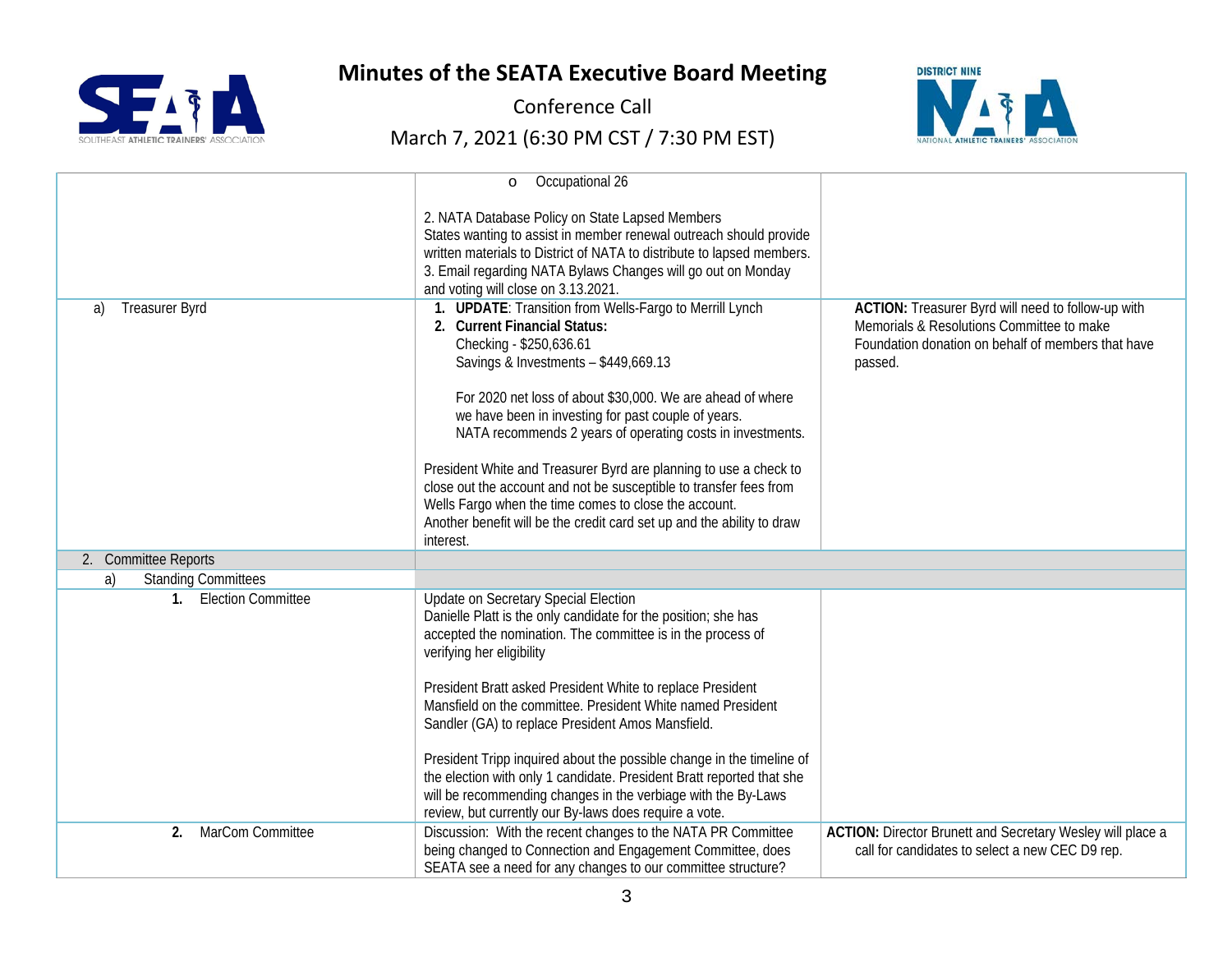

Conference Call



|                                                    | Director Brunett discussed the current breakdown of SEATA<br>MARCOM committee and the potential impact on a structure that<br>seems to be working well within SEATA and will only improve with a<br>new Chair. Treasurer Byrd (incoming President) voiced his concern<br>about not having a chair for almost a year and spoke to the potential<br>of our 3 current MARCOM Coordinators possibly serving as the<br>Chair.<br>The MARCOM Chair position has not been filled due to the fact that<br>there was not MARCOM Committee at the national level since it was<br>on hold.                                                                                                                                                                                                                                                                                                                                                                                                                                   |                                                                                                                                                                                                                                                                                                                                                     |
|----------------------------------------------------|-------------------------------------------------------------------------------------------------------------------------------------------------------------------------------------------------------------------------------------------------------------------------------------------------------------------------------------------------------------------------------------------------------------------------------------------------------------------------------------------------------------------------------------------------------------------------------------------------------------------------------------------------------------------------------------------------------------------------------------------------------------------------------------------------------------------------------------------------------------------------------------------------------------------------------------------------------------------------------------------------------------------|-----------------------------------------------------------------------------------------------------------------------------------------------------------------------------------------------------------------------------------------------------------------------------------------------------------------------------------------------------|
| <b>YP Committee</b><br>3 <sub>1</sub>              | Discussion: With the recent changes to the NATA YP Committee<br>structure to two committees, SEATA needs to look at changes to our<br>YPC.<br>Director Brunett provided an update on NATA discussion and<br>recommends that the District do the same with sunsetting the YPC<br>and splitting the committee to form CAC and EPC (0-6 years of<br>certification).<br>President Tripp inquired with the breakdown of current YPC and<br>President Bratt (YPC liaison) replied that most of current<br>membership would fall into the Career Advancement (7-12 yr).<br>The plan is to have the new committees effective July 1; Director<br>Brunett and incoming Director Wesley will work to name new chairs<br>before then and allow states select members. President White asked<br>the Board to consider the proper Tier level for each new committee<br>being proposed. President White asked state presidents to go back<br>to their states to see what their membership is more aligned with<br>respectively. | ACTION: State presidents are to review format and need for<br>appropriate Tier level once the YPC is dissolved.<br>Tier 1 - no state reps<br>Tier 2 - state reps<br>TABLED until next meeting following state president<br>investigations.<br>ACTION: Director Brunett will share info on separation and<br>objectives of each with qualifications. |
| Ad hoc / Task Force(s)<br>b)                       |                                                                                                                                                                                                                                                                                                                                                                                                                                                                                                                                                                                                                                                                                                                                                                                                                                                                                                                                                                                                                   |                                                                                                                                                                                                                                                                                                                                                     |
|                                                    |                                                                                                                                                                                                                                                                                                                                                                                                                                                                                                                                                                                                                                                                                                                                                                                                                                                                                                                                                                                                                   |                                                                                                                                                                                                                                                                                                                                                     |
| Convention Task Force Committee (VP<br>i.<br>Hopp) | Update on discussions/progress on the SEATA Convention<br>(combined event of ATSS/CSMM/ATEC for 2022+).<br>Pending progress by Conference Direct. Due to pandemic, this is<br>still a slow process for the hotel industry.                                                                                                                                                                                                                                                                                                                                                                                                                                                                                                                                                                                                                                                                                                                                                                                        | No Update                                                                                                                                                                                                                                                                                                                                           |
| By-laws Review Taskforce<br>ii.                    | President White would like to appoint the following individuals to this<br>taskforce:<br>1. Director Brunett<br>2.<br>Parliamentarian Kimmel (Chari)                                                                                                                                                                                                                                                                                                                                                                                                                                                                                                                                                                                                                                                                                                                                                                                                                                                              | <b>ACTION:</b> President White asked that Parliamentarian<br>Kimmel serve as the Chair. Charge the Taskforce to<br>review all Bylaws for currency and best practices. The<br>Board suggests the following areas to begin the review:                                                                                                                |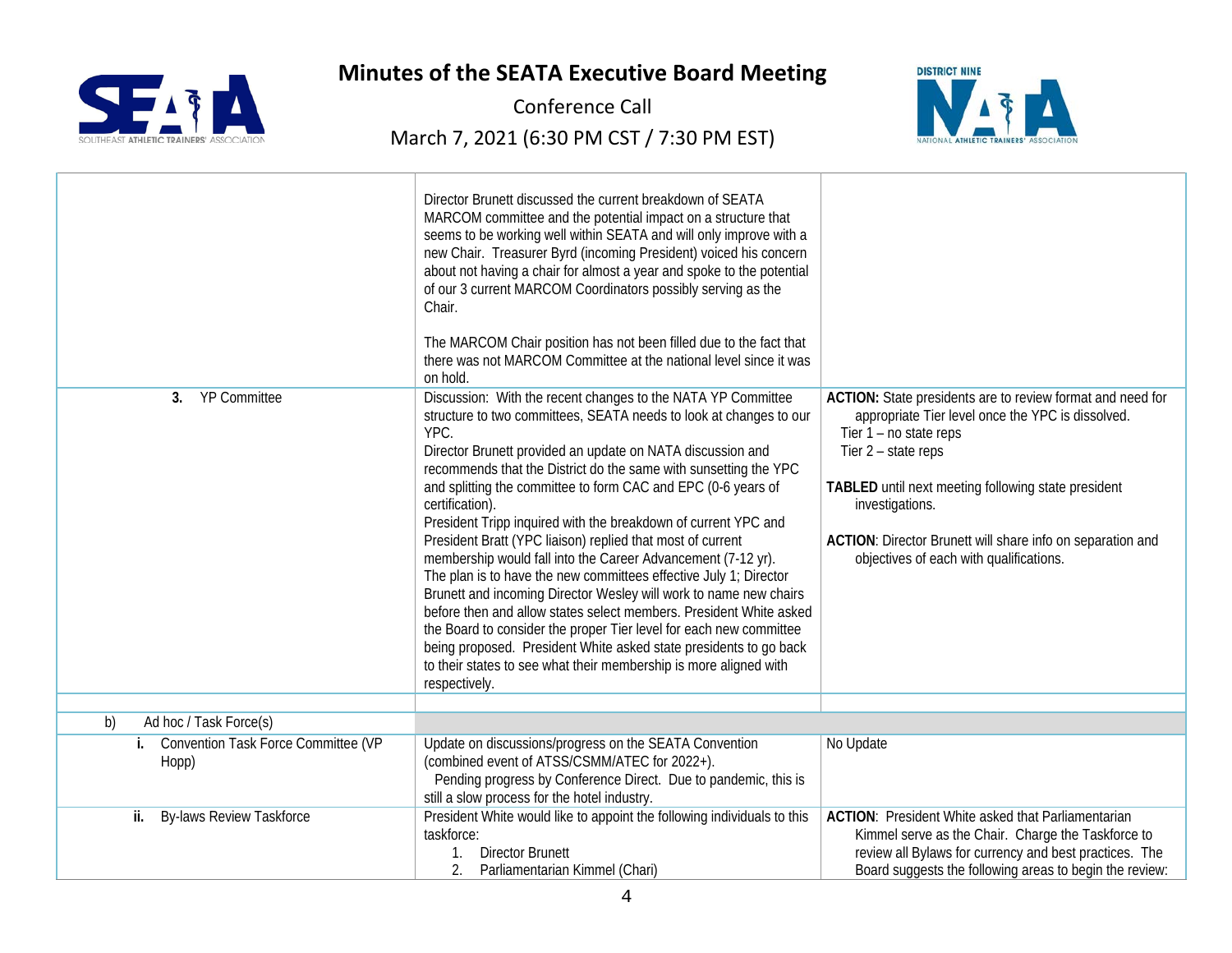



Conference Call



|                 |                                                            | <b>GA President Sandler</b><br>3.                                                                                                                                                                                                                                                                                                                                                                                                                                                                                                                                                                                                                                                                                 | <b>Officer Nominations</b>                                                                                                                                                      |
|-----------------|------------------------------------------------------------|-------------------------------------------------------------------------------------------------------------------------------------------------------------------------------------------------------------------------------------------------------------------------------------------------------------------------------------------------------------------------------------------------------------------------------------------------------------------------------------------------------------------------------------------------------------------------------------------------------------------------------------------------------------------------------------------------------------------|---------------------------------------------------------------------------------------------------------------------------------------------------------------------------------|
|                 |                                                            | AL President Southall                                                                                                                                                                                                                                                                                                                                                                                                                                                                                                                                                                                                                                                                                             | <b>Election timeline</b>                                                                                                                                                        |
| 3. Old Business |                                                            |                                                                                                                                                                                                                                                                                                                                                                                                                                                                                                                                                                                                                                                                                                                   |                                                                                                                                                                                 |
| a)              | SEATA Student Leadership Committee                         | NO UPDATE: Pending report / recommendations from Steve<br>Patterson, Student Senate Faculty Advisor.<br>Director Brunett reported that there is no update on Bobby Gunn<br>Leadership Award for 2021, pending further details on VNATA.<br>President Tripp discussed current SEATA Student Senate issues<br>and that there is no current cohort.                                                                                                                                                                                                                                                                                                                                                                  | ACTION: Secretary Wesley will follow up with our 1 Bobby<br>Gunn applicant.                                                                                                     |
| b)              | P&P Revision: NATA Hardship Dues<br>Distribution           | MOTION (DW/MS): To distribute the District/State portion of the<br>\$20 NATA Member Hardship dues entirely to the respective<br>state association for members granted this assistance from<br>NATA. Policy development should be general to the distribution<br>of state allotments first when partial payments are received by<br>the District.                                                                                                                                                                                                                                                                                                                                                                  | ACTION: President White to disseminate proposal of<br>changes to the Board prior to the April/May Board<br>Meeting.                                                             |
|                 | 4. New Business                                            |                                                                                                                                                                                                                                                                                                                                                                                                                                                                                                                                                                                                                                                                                                                   |                                                                                                                                                                                 |
| a)              | Intellectual Property Statement on<br>Commitment-to-Serve  | Discussion: A member has questioned the wording on the<br>Commitment-to-Serve documents related to Intellectual Property<br>Statement. There appears to be ambiguous as to what shall belong<br>to SEATA. See P&P Change Form for possible revisions to the<br>wording for IP of SEATA.                                                                                                                                                                                                                                                                                                                                                                                                                           | MOTION (FL/MS): To accept the proposed changes to the<br>Commitment to Serve document related to Intellectual<br>Property as presented. 7-0-0-0 Motion Approved                 |
| b)              | LBGTQ+ Advisory Committee Request for<br>Tier <sub>2</sub> | Discussion: Chair Amanda Tritsch is requesting that the<br>LBGTQ+ AC be a Tier 2 - State Based Committee. Current<br>composition is for 8 members from SEATA. A Tier 2 Committee<br>is composed of a member from each State and a Chair. (See<br>request letter below.)<br>President Helton asked for clarification as to if this change would<br>require each state to develop a state LGBTQ+ committee, or<br>only designate a state representative. President White clarified<br>that this would not require a state to develop a committee, it<br>would only require a state rep. for the committee. With this<br>move, the state presidents would have more accountability with<br>the selected individuals. | MOTION (FL/LA): To move the LGBTQ+ Advisory Committee<br>from a Tier 4 to a Tier 2 level committee within our<br>District Committee alignment. 6-1(KY)-0-0. Motion<br>Approved. |
| C)              | Workflow of Committee Appointments from<br><b>States</b>   | President Tripp discussed concerns about the processes<br>involved with state president appointments to serve on various                                                                                                                                                                                                                                                                                                                                                                                                                                                                                                                                                                                          |                                                                                                                                                                                 |